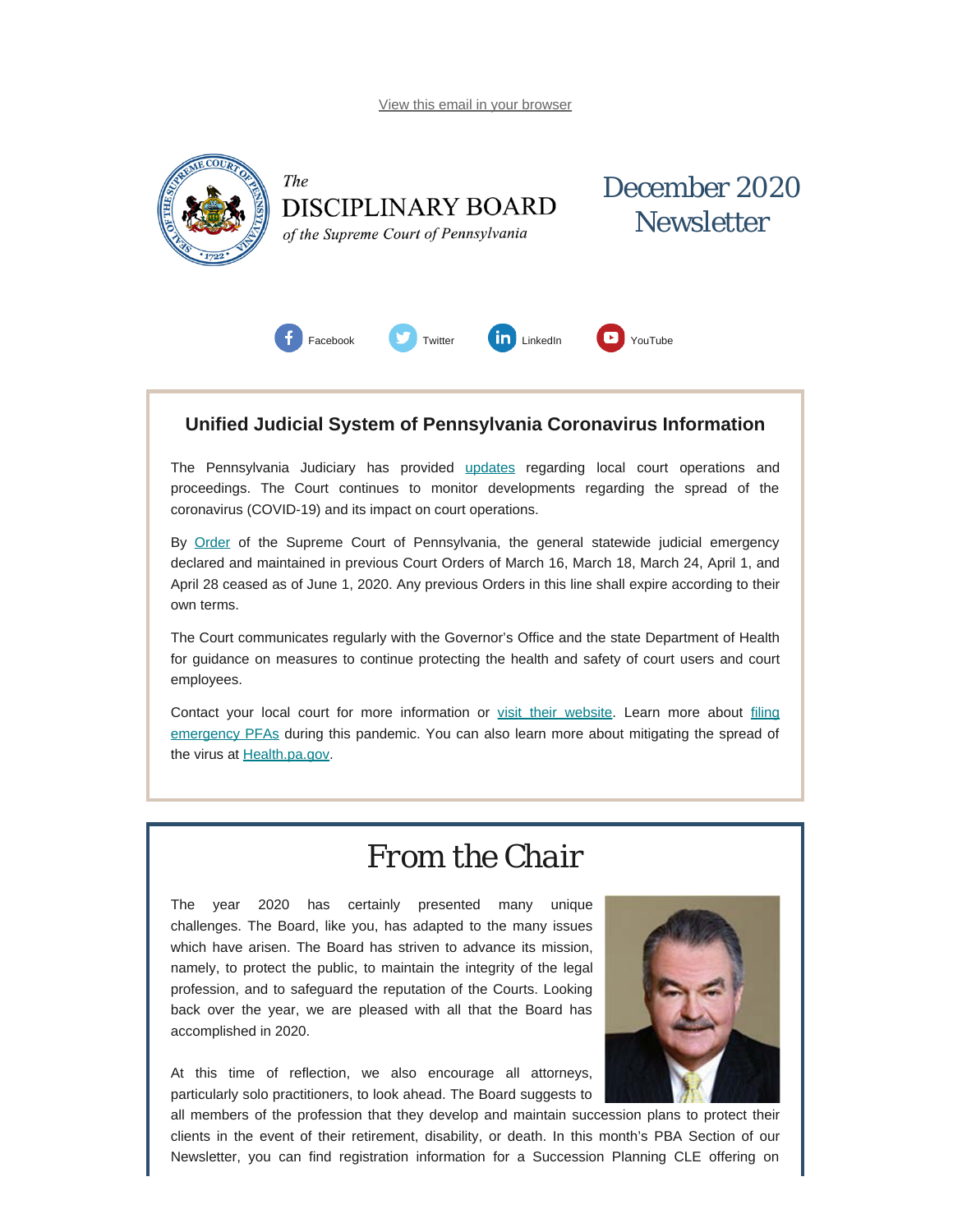December 16, 2020. A succession plan should be an integral part of your practice for the benefit of both your clients and your families.

Congratulations on surviving a rather tumultuous year. On behalf of the entire Board, we wish you all a safe, happy, and healthy holiday season.

James C. Haggerty Board Chair



# *Reinstatement Granted*

**November 2020**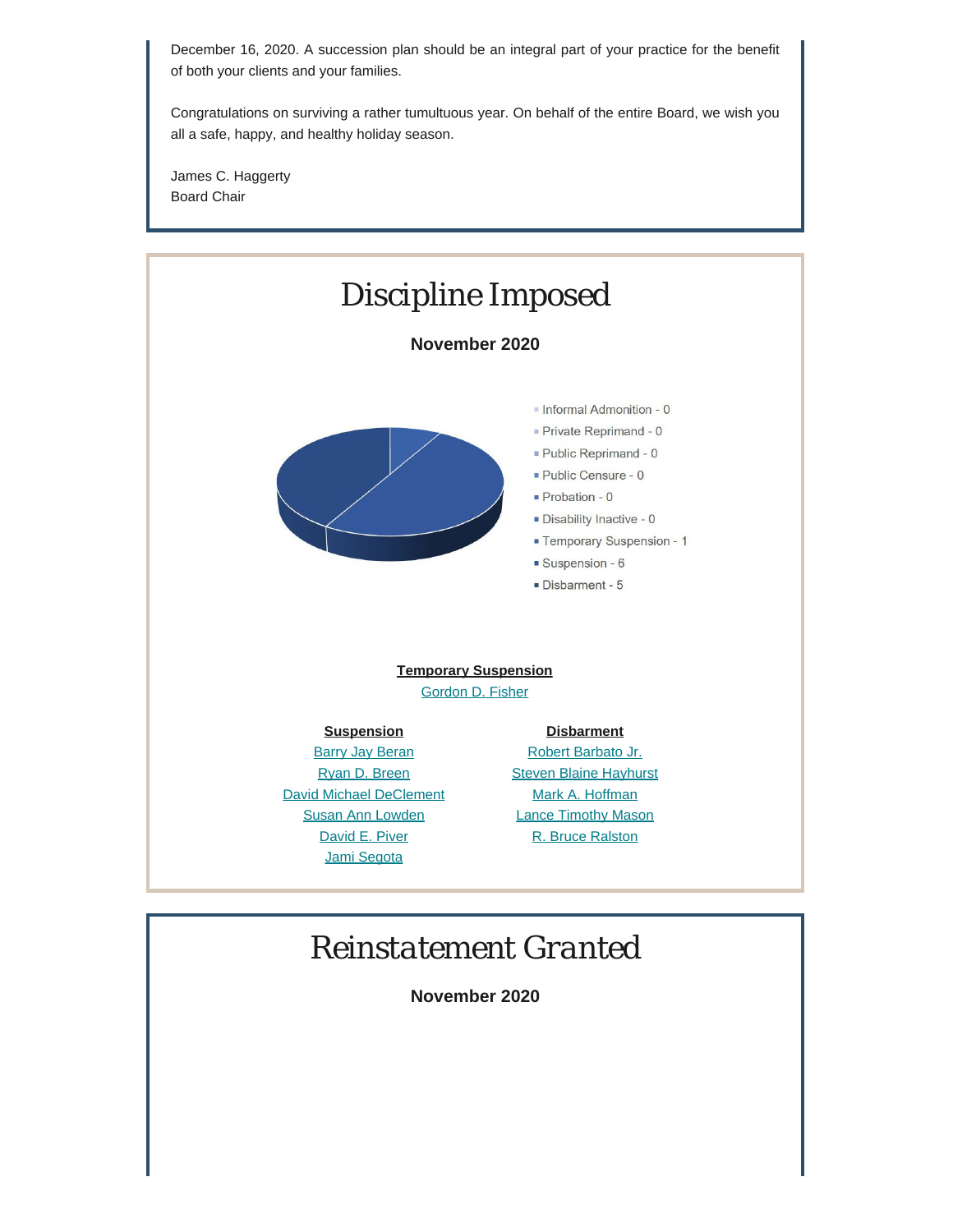

*Note: The above-listed reinstatements reflect only those granted by Supreme Court Order. An attorney listed above whose current license status does not reflect reinstatement has yet to submit the fees necessary to finalize reinstatement.*

# *Upcoming Public Proceedings*

We encourage you to observe our public disciplinary and reinstatement hearings, oral arguments, and public reprimands on the [Board's YouTube channel.](https://www.youtube.com/channel/UC7Rzfgcm91b2y3TRTXAViHw) View "Upcoming Public Proceedings" at the bottom of the Board's home page, [www.padisciplinaryboard.org.](https://www.padisciplinaryboard.org/)

> December 9 **at 12:00 pm** - Stacy Parks Miller Reinstatement Hearing (Cont.) January 4 - Robert J. Colaizzi Reinstatement Hearing January 5 - Brian Joseph Smith Reinstatement Hearing January 7 - Brittany Marie Yurchyk Disciplinary Hearing February 2 - Penelope A. Boyd Disciplinary Hearing

> *Proceedings are scheduled to begin at 9:30am unless otherwise noted.*

## *Rules*

### **Supreme Court Adopts New Comment [5] to Pa.R.P.C. 1.5**

By [Order](http://www.pacourts.us/assets/opinions/Supreme/out/Order%20Entered%20-%20104616970120747310.pdf?cb=1) dated November 25, 2020, the Supreme Court of Pennsylvania amended Rule 1.5 of the Pennsylvania Rules of Professional Conduct, adding a new [Comment](http://www.pacourts.us/assets/opinions/Supreme/out/Attachment%20-%20104616970120747196.pdf?cb=1) [5] regarding successor counsel in contingency fee matters.

The new Comment [5] states that in a situation where a client terminates a lawyer hired on a contingent fee basis and retains a new attorney, "successor counsel must notify the client, in writing, that some portion of the fee may be due to or claimed by predecessor counsel for services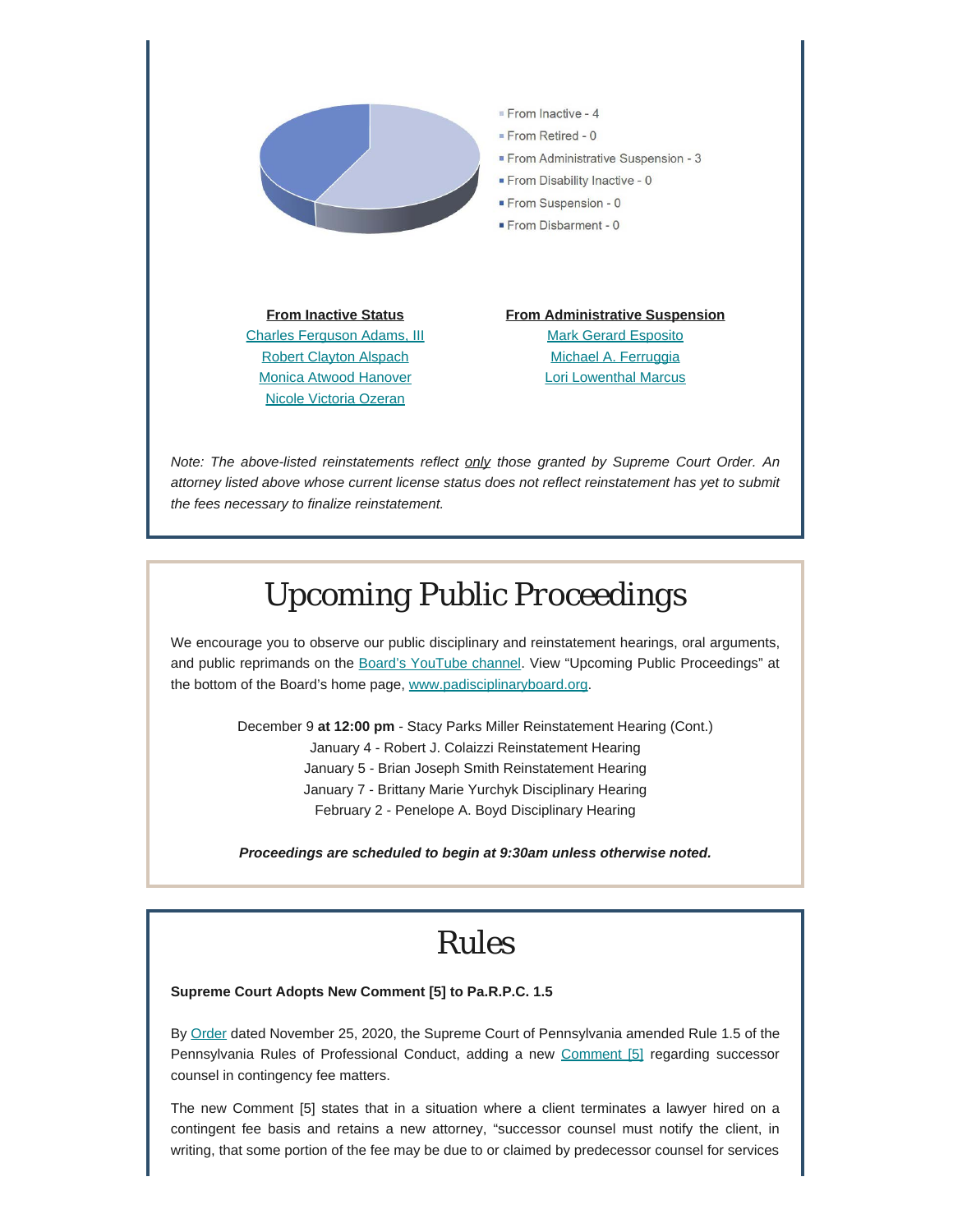performed prior to the termination, and should discuss with the client the effect of that claim on successor counsel's proposed fee agreement."

The new Comment [5] also states that successor counsel's participation in negotiation of fees with predecessor counsel on the client's behalf may result in a conflict of interest, and that successor counsel must advise the client of the conflict and obtain informed consent to the representation as set forth in Rule 1.7. Written consent is not essential under the Pennsylvania rule, but is highly beneficial to both successor counsel and the client.

The new Comment [5] further provides that "if a dispute arises regarding distribution of the recovery, successor counsel must hold the disputed portion of the funds in trust pending resolution, in accordance with Rule 1.15(f)."

This rule change is effective immediately.

# *Disciplinary Board News*

### **Disciplinary Board Publishes Financial Institutions List**

The Disciplinary Board has published its annual list of financial institutions approved for the maintenance of fiduciary accounts. These institutions have agreed to comply with the requirements of Rule 221, Pa.R.D.E, which provides for trust account overdraft notification. The listing may be found at [50 Pa.B. 6662](http://www.pacodeandbulletin.gov/Display/pabull?file=/secure/pabulletin/data/vol50/50-47/1605.html) (November 21, 2020).

## *CDC Corner*

#### **Dot Your I's, Cross Your T's, and File Your Statement of Compliance**

Fitness to practice law requires many things, among them the competence to learn the rules that govern an attorney's conduct and the resolve to follow them. Recently, the Board explained that failure to follow the Rules of Disciplinary Enforcement can have dire consequences for an attorney who seeks reinstatement after disbarment or suspension.

The Supreme Court's usual order of suspension or disbarment includes the following language: "Respondent will comply with all the provisions of Pa.R.D.E. 217." The Disciplinary Board Prothonotary follows up with a letter to the Respondent which encloses the following:

- 1. Standard Guidance of the Disciplinary Board
- 2. Rule 217 of the Pa.R.D.E.
- 3. Form DB-23, Nonlitigation Notice of Disbarment, Suspension or Transfer to Inactive Status
- 4. Form DB-24, Litigation Notice of Disbarment, Suspension or Transfer to Inactive Status
- 5. Form DB-25, Statement of Compliance (for lawyers suspended or more than one year) or DB-25ts (for lawyers temporarily suspended or suspended for a year or less)

These forms can be found [here](https://www.padisciplinaryboard.org/for-attorneys/forms).

Rule 217 imposes a number of obligations on the suspended or disbarred lawyer, all explained in the Rule and the "Standard Guidance." One is that the lawyer must file with the Board and serve on Disciplinary Counsel a "verified statement of compliance" – the form DB-25 or 25ts. *See* Pa. R.D.E. 217(d)(1).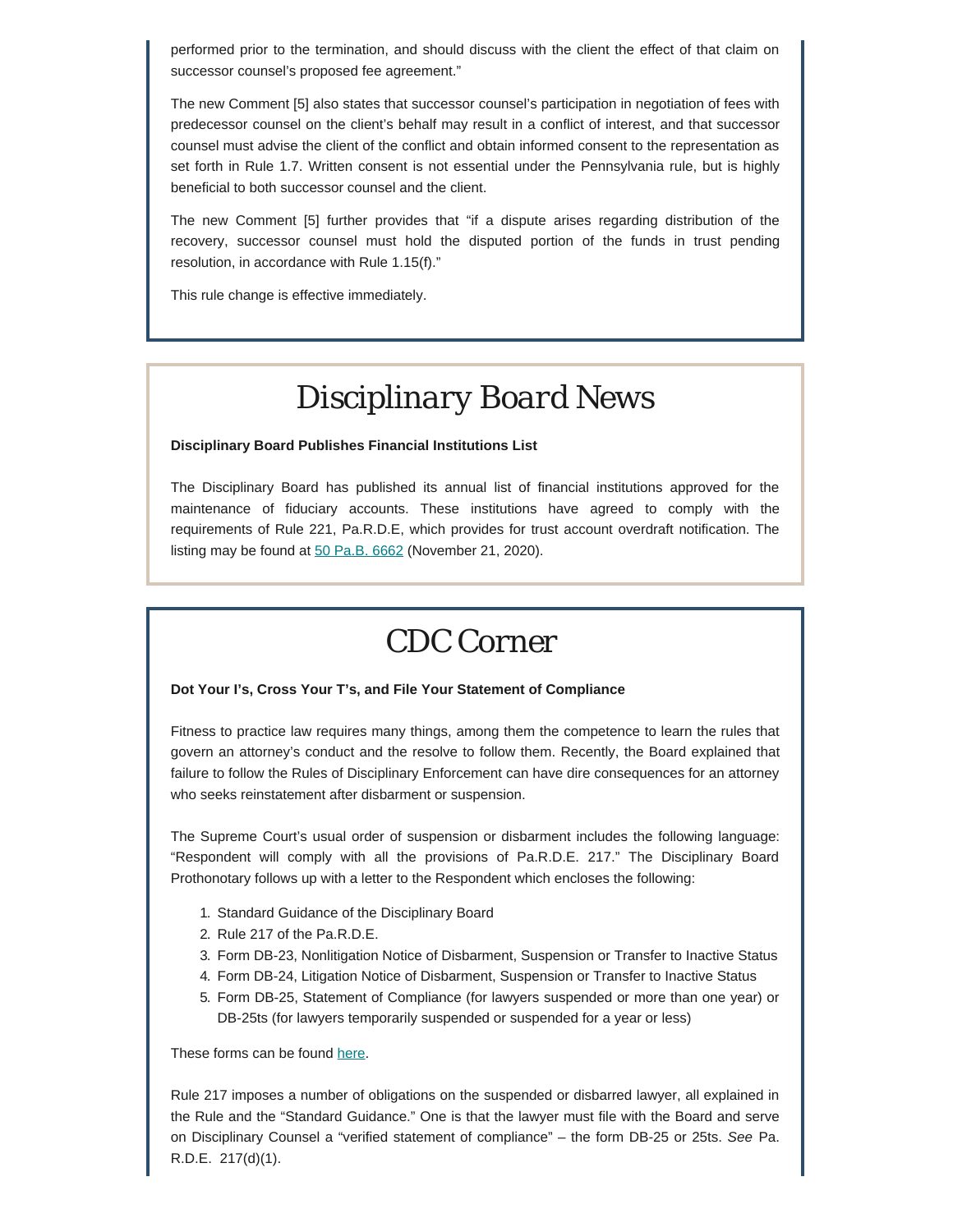What if the attorney did everything else Rule 217 requires – stopped practicing law, notified his clients and courts, etc. – but failed to file the statement of compliance?

The Board recently faced this issue. Back in 2015, Petitioner was suspended for five years. The Supreme Court ordered him to comply with Rule 217, and the Board Prothonotary sent him a letter which notified him of his obligations and enclosed the Form DB-25.

Petitioner complied with the requirements of Rule 217, except for one: he did not file a statement of compliance until five years later, in July 2020, when he filed his petition for reinstatement.

The Board Prothonotary refused to accept the petition for filing because under Pa.R.D.E. 217(e) (3), "After the entry of an order of disbarment or suspension for a period exceeding one year, the waiting period for eligibility to apply for reinstatement to the practice of law shall not begin until the formerly admitted attorney files the verified statement required by subdivision (e)(1) of this Rule." (A different rule governs suspensions of one year or less and suspensions and disbarments made retroactive, *see* Pa.R.D.E. 217(e)(3), 218(g)(1). *See also* D.Bd. Rule §89.272).

Petitioner asked the Board to reconsider, but the Board ruled that the Rule had to be enforced as written: *Undoubtedly, the rule's application to Petitioner's circumstance yields a very harsh and severely disproportionate result, as Petitioner cannot seek reinstatement until July 30, 2025. However, review of the rules and the case law offers no authority for me to grant Petitioner the relief he requests. Indeed, only the Supreme Court of Pennsylvania has such authority. Therefore, I am constrained to conclude that absent any authority that permits the Board to disregard a provision of the Enforcement Rules, the Board is bound by Pa.R.D.E. 217(e)(3) and must enforce its provisions, however unfortunate. In accordance with the unambiguous language of Pa.R.D.E. 217(e)(3) that the waiting period for eligibility "shall not begin" until the formerly admitted attorney files the Statement, Petitioner is not eligible to file his Petition for Reinstatement at this time.*

A harsh result, indeed, but it is what the rules require. And more than anyone else, lawyers must follow the rules.

Thomas J. Farrell Chief Disciplinary Counsel

## *Articles of Interest*

### **Pennsylvania Judge's Resignation Upheld after Inflammatory Comments**

An Allegheny County judge, charged with making racist and demeaning remarks in court, resigned on the eve of trial and promised never to seek judicial office again. The Court of Judicial Discipline [accepted the resignation](http://www.pacourts.us/assets/files/setting-7555/file-10619.pdf?cb=f5a4c7), holding that both the resignation and promise were "binding and irrevocable."

Mark V. Tranquilli served as a judge of the Court of Common Pleas since 2014, after a career as a homicide prosecutor. The [complaint filed against Tranquilli](http://judicialconductboardofpa.org/wp-content/uploads/08-12-2020-Press-Release-In-Re-Judge-Mark-V.-Tranquilli-4-JD-2010.pdf#page=8) alleged that among other incidents, he had:

- Referred to a Black juror who wore a kerchief as "Aunt Jemima," and remarked that she went home to her "baby daddy" who probably "slung heroin."
- Told a couple in a custody conciliation conference that he would "split [their] baby in half like Solomon and sleep like a baby that night."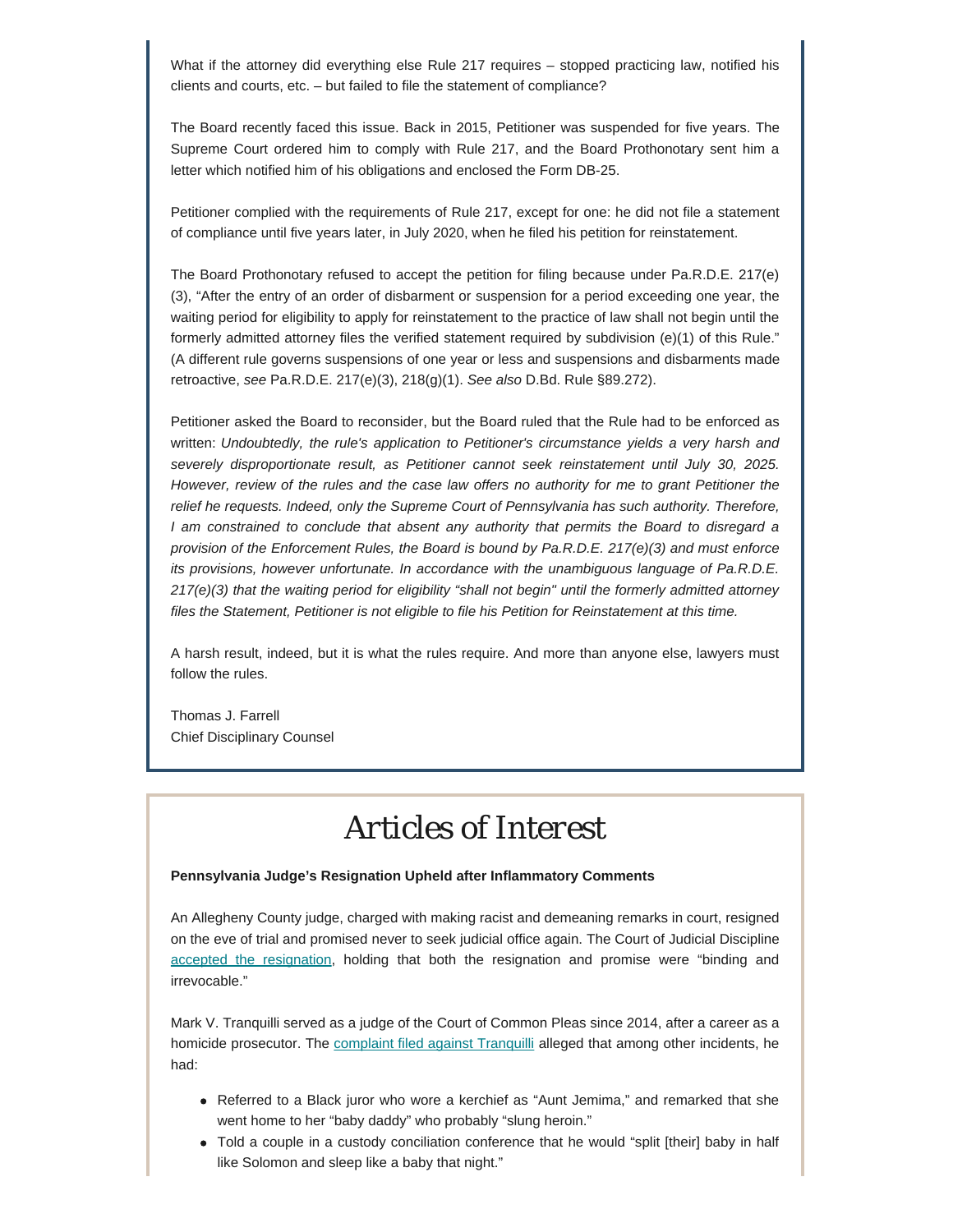- Used mock Ebonics while discussing communication with a Black couple.
- Told a mother with two children out of wedlock that she had "lain down with dogs" and that her life could have been different "for the cost of three shiny quarters in any bathroom at any rest stop in the state of Pennsylvania."
- Told a defendant at sentencing that if he violated probation, Tranquilli would "cast [him] down among the Sodomites in state prison."
- Suggested to a prosecutor that he should strike a juror solely based on her race.

Tranquilli was scheduled to go to hearing before the Court of Judicial Discipline on November 18, 2020, but the day before, he submitted his resignation and promised never to seek judicial office again.

The Court of Judicial Discipline found that the resignation and pledge were "binding and irrevocable," and ordered that his judicial salary, which had been withheld since August, would be forfeited. The order left open the question of whether Tranquilli's judicial pension was affected.

The [Pittsburgh Post-Gazette](https://www.post-gazette.com/news/crime-courts/2020/11/19/pittsburgh-allegheny-county-judge-mark-tranquilli-sanctions-court-discipline-racist-statements-misconduct/stories/202011180142) and [ABA Journal](https://www.abajournal.com/news/article/resignation-of-judge-who-called-juror-aunt-jemima-is-binding-and-irrevocable-judicial-court-says) have published details of the case.

### **Supreme Court, Department of Human Services Convene Discussions on Autism in the Courts**

Autism often presents challenges to the people who experience the syndrome and those who interact with them. Individuals with autism or similar conditions often do not respond to incentives and penalties the way other people do, and when they appear before the courts, the approaches that work for most people often will not be successful.

Supreme Court Justice [Kevin M. Dougherty](http://www.pacourts.us/courts/supreme-court/supreme-court-justices/justice-kevin-m-dougherty) is spearheading an effort to improve the ability of the courts to understand and deal effectively with people with [Autism Spectrum Disorder](https://www.cdc.gov/ncbddd/autism/facts.html) (ASD). Under Justice Dougherty's direction, the Supreme Court and the Department of Human Services, along with representatives from the judiciary, law enforcement, healthcare, social work, and advocacy communities, as well as individuals affected by ASD, are [convening a series of](http://www.pacourts.us/news-and-statistics/news?Article=1043) [discussions](http://www.pacourts.us/news-and-statistics/news?Article=1043) on the response of the courts to ASD. "Education and awareness are critical to ensuring we are providing for the needs of all court users, especially those with an ASD," Justice Dougherty said. "The more we learn, the more we grow as a system and as a community, but most importantly in our ability to be part of the type of positive change that will impact Pennsylvania families."

The first roundtable discussion was held virtually on November 17, 2020. A series of regional discussions will follow. The Court System has established an "[Autism and the Courts" webpage](http://www.pacourts.us/learn/autism-and-the-courts) at which interested persons may view video of the discussions. ASERT (Autism Services, Education, Resources, and Training), a partnership of medical centers, centers of autism research and services, universities, and other providers involved in the treatment and care of autism, has also developed a program to train judicial system personnel in autism and its handling. ASERT has created a [Judicial Resources webpage](https://paautism.org/resource/justice/) with links and videos to help those involved with the judicial process to understand and deal effectively with autism.

#### **Woman Accused of Posing as Prosecutor, Dropping Charges Against Herself**

[A woman from Littleton, New Hampshire](https://www.unionleader.com/news/courts/woman-accused-of-impersonating-prosecutor-dropping-criminal-charges-against-herself/article_1fdb1551-147d-53dd-ad45-6680bfc556fa.html?fbclid=IwAR2Bc-ZjD68KbhhIDNCWOejzcO1i4WKK0CUSkq0xKmdEOkqeEOBiHwZuzJA), faces new charges that she filed court documents posing as the prosecutor in her criminal case, dropping the charges against herself.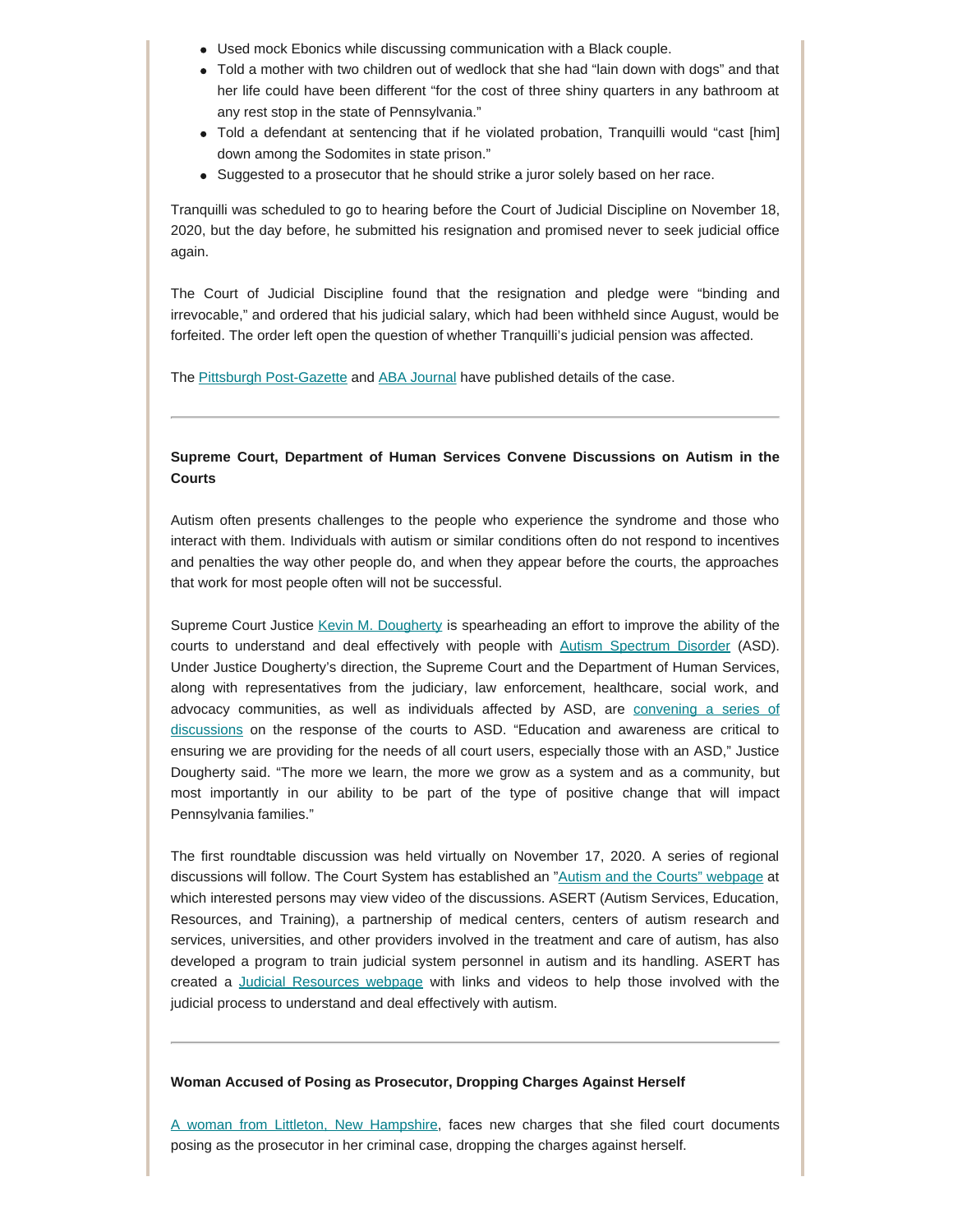Lisa Landon, 33, was the defendant in drug possession and stalking cases. She used New Hampshire's electronic filing system to file documents purported to contain a nolle prosequi filed by Assistant County Attorney Patrice Casian. She also filed what appeared to be an Order by a retired Superior Court judge to waive filing fees in a lawsuit she brought against Hillsborough County and another on behalf of a relative to halt guardianship proceedings involving Landon's child.

The fraud was discovered by a state forensic examiner, who had been scheduled to perform a competency evaluation on Landon. He noticed the dropped charges in Landon's court file and contacted prosecutors to ask whether the examination should proceed. The fraud unraveled quickly after that.

A new indictment charges Landon with one charge of false personation and six charges of falsifying physical evidence.

### **Lawyers Share Best "Gotcha" Moments**

These are the moments a trial attorney lives for – when the opponent's case completely blows up in open court. [Thirteen lawyers share the incidents when they knew a case was won.](https://www.ratemyjob.com/career/2557850/lawyers-share-their-best-gotcha-moments-in-court?fbclid=IwAR2h7Gn6TcHx_joJKjJjLqkMdexOmYgjQ6NJkusQnDKveFUeqCYGKfHRvN4)



[Lawyers Concerned for Lawyers](https://www.lclpa.org/) (LCL) is a confidential and safe resource for Pennsylvania attorneys and their family members who may be struggling with their mental health or substance use. An astounding one in three legal professionals will face these issues at some point in their career. Over the past 32 years, LCL has confidentially assisted and supported thousands of individuals who have faced a myriad of challenges (including grief, stress, anxiety, depression, eating disorders, gambling problems, problematic alcohol or prescription drug use, etc.), helping them navigate through dark and difficult times. Members of our profession are dying because they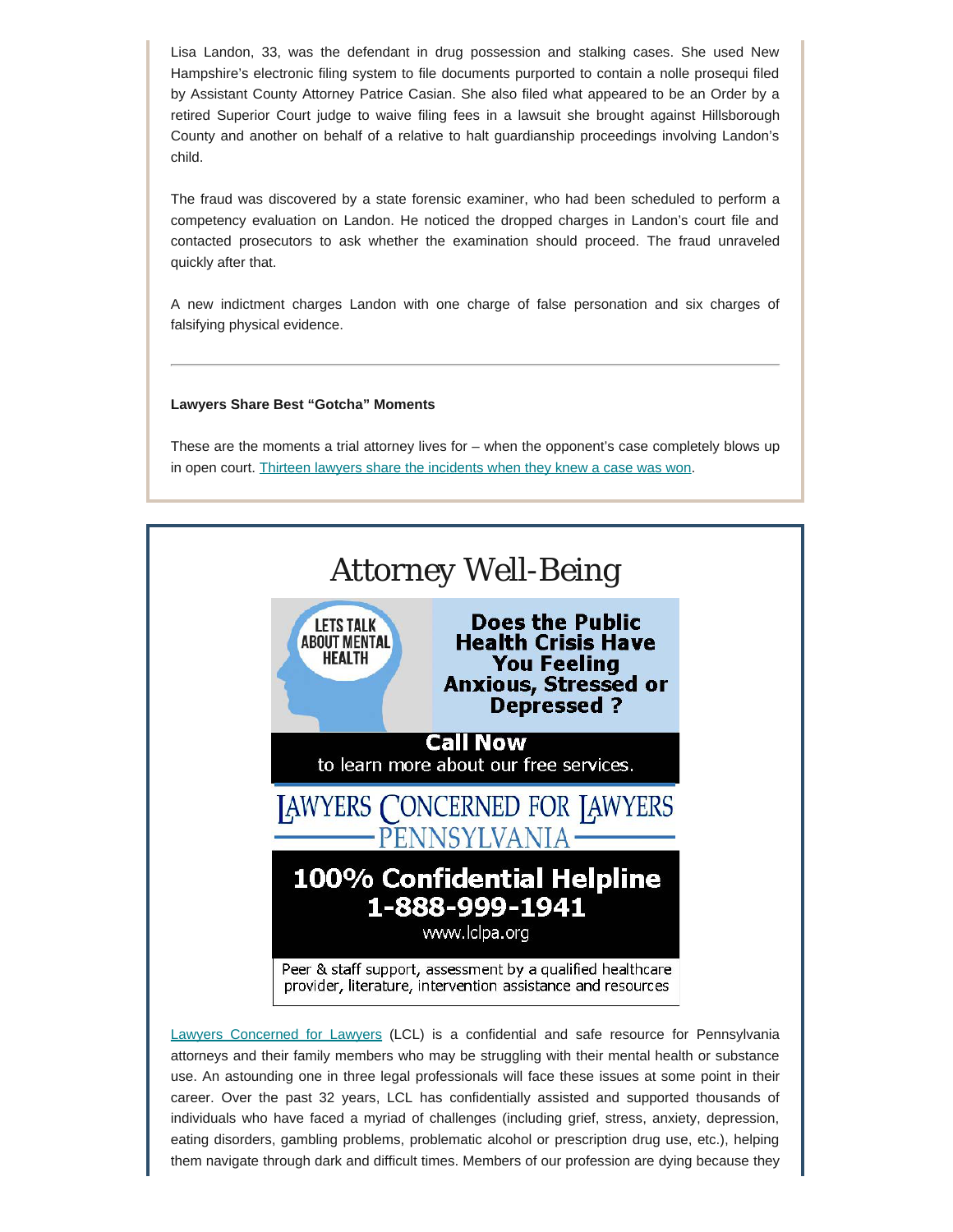are afraid or unable to ask for help. If you or someone you know is struggling, please call us. You may save a life. There is help and there is hope.

Resource Guide [for the Legal Profession During COVID-19](https://www.lclpa.org/wp-content/uploads/2020/10/LCL-PA-COVID-19-Resource-Guide-Update-Oct.Nov_.-2020.pdf)

### **Confidential 24/7 Helpline: 1-888-999-1941**

Lawyers-only support meetings Peer and staff support & resource coordination LCL resources are free, voluntary, & confidential Free CLE, resources, and information at [www.lclpa.org](https://www.lclpa.org/) Assessment by a healthcare professional to determine a customized treatment plan, if indicated

## *Around the Court*



### **PA Supreme Court's Advisory Council on Elder Justice in the Courts Urges Enhanced Protection of Older People during COVID-19 Pandemic**

The Pennsylvania Supreme Court's Advisory Council on Elder Justice in the Courts recently issued a statement calling on all Pennsylvanians to help protect the rights of residents in long-term care facilities throughout the ongoing pandemic.

In Pennsylvania, there are 1,100 long-term care facilities with known Covid-19 cases.\*

"Since the first documented cases of COVID-19, under the leadership of Governor Wolf and Secretary Levine, action was taken to develop policies and procedures to track, treat, and prevent the virus from spreading, and ongoing efforts and collaboration among state agencies continue," said Senior Judge Paula Francisco Ott, chair of the Advisory Council. "Settings which were impacted the most included long-term care facilities where there were 32,687 cases, many persons were infected, and 5,860 died.\* Over the last eight months, the Commonwealth has responded to this crisis by increasing testing and building stocks of protective personal equipment. As numbers of cases once again surge, we must keep our eyes on this vulnerable population and continue to address any gaps. The Governor's Office, the Department of Health, the Department of Human Services and the Department of Aging are meeting every other week with advocates."

In its statement, the Council urged stakeholders to immediately consider recommendations with respect to the care of older people in Pennsylvania's nursing and long-term care facilities outlined in the [PA Advocates Report](https://www.carie.org/wp-content/uploads/2020/08/Actions-Pennsylvania-Must-Take-to-Address-the-COVID-19-Crisis-in-LTC-Facilities.pdf) recently issued by a coalition of advocates for older persons and persons with disabilities.

Among these recommendations is one that calls for the resumption of on-site access to residents by those who are legally required to protect and assist with decision-making, such as attorneys, counsel, fiduciaries, agents, and guardians, etc. Social isolation is known to be especially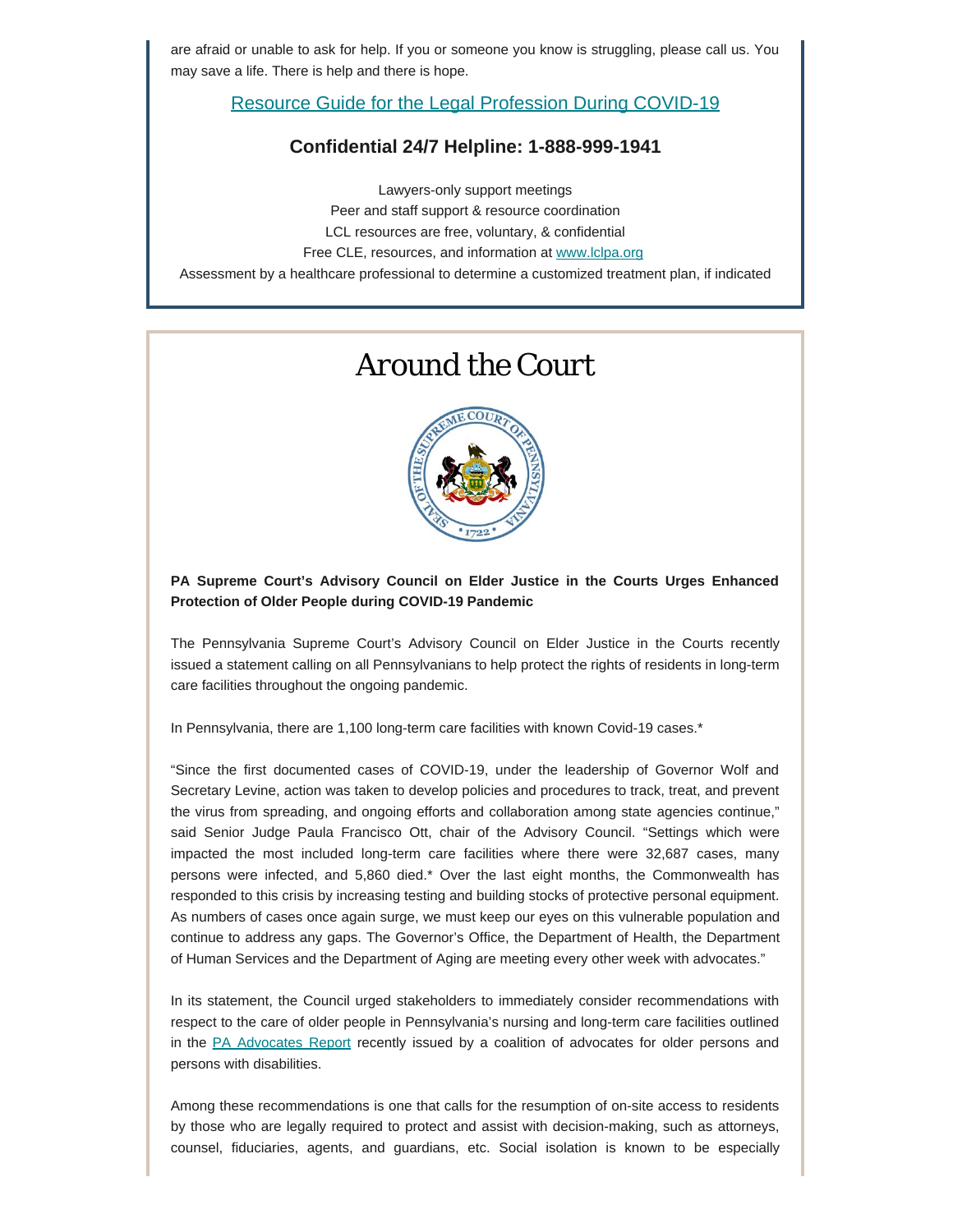detrimental to older people.

"Our statement reflects that the Advisory Council on Elder Justice in the Courts recognizes the need for Pennsylvania to promptly address the extraordinary challenges created by the COVID-19 pandemic that are severely impacting vulnerable older Pennsylvanians," said Senior Judge Ott. "Consistent with the recommendations in the PA Advocates and Elder Law Task Force Reports, the Advisory Council is urging all elder care and elder justice stakeholders to provide the necessary access and accommodations to assist older people in protecting their welfare and securing their legal rights."

*\*State Data and Policy Actions to Address Coronavirus, Covid-19 Metrics by State as of 11/12/20, Kaiser Family Foundation [\(www.KFF.org](http://www.kff.org/))*

[NOTE: THE ABOVE STATEMENT REPRESENTS THE VIEWS OF THE ADVISORY COUNCIL ON ELDER JUSTICE IN THE COURTS AND DOES NOT NECESSARILY REPRESENT THE OFFICIAL VIEWS OF THE SUPREME COURT OF PENNSYLVANIA.]

Read the full statement [here](http://www.pacourts.us/assets/files/resource-118070/file-10794.pdf).

#### **Pennsylvania's Veterans Treatment Courts Make a Difference for Veterans**

Pennsylvania's veteran population ranks fourth in the U.S. with 814,000 veterans as of 2019. Since 2009, [Pennsylvania's Veterans Treatment Courts](http://www.pacourts.us/judicial-administration/court-programs/problem-solving-courts) have been assisting veterans who are charged with crimes and are struggling with addiction, mental illness or other co-occurring disorders.

Veterans Treatment Court participants appear before a judge on a regular basis; receive support and guidance from veteran mentors; and get treatment to address underlying problems often caused by post-traumatic stress disorder. In 2019, 189 veterans graduated from this specialty court, which is a 75 percent successful graduation rate.

In Pennsylvania, 51 of 67 counties currently have treatment courts (Drug, DUI, Mental Health, and/or Veterans Treatment Court) in which veterans can participate if they meet the eligibility criteria. Additionally, all justice-involved veterans are entitled to a [Veteran Justice Outreach](https://www.va.gov/HOMELESS/VJO.asp) (VJO) program specialist to help them navigate the Veterans Affairs system and get them connected with services available to them.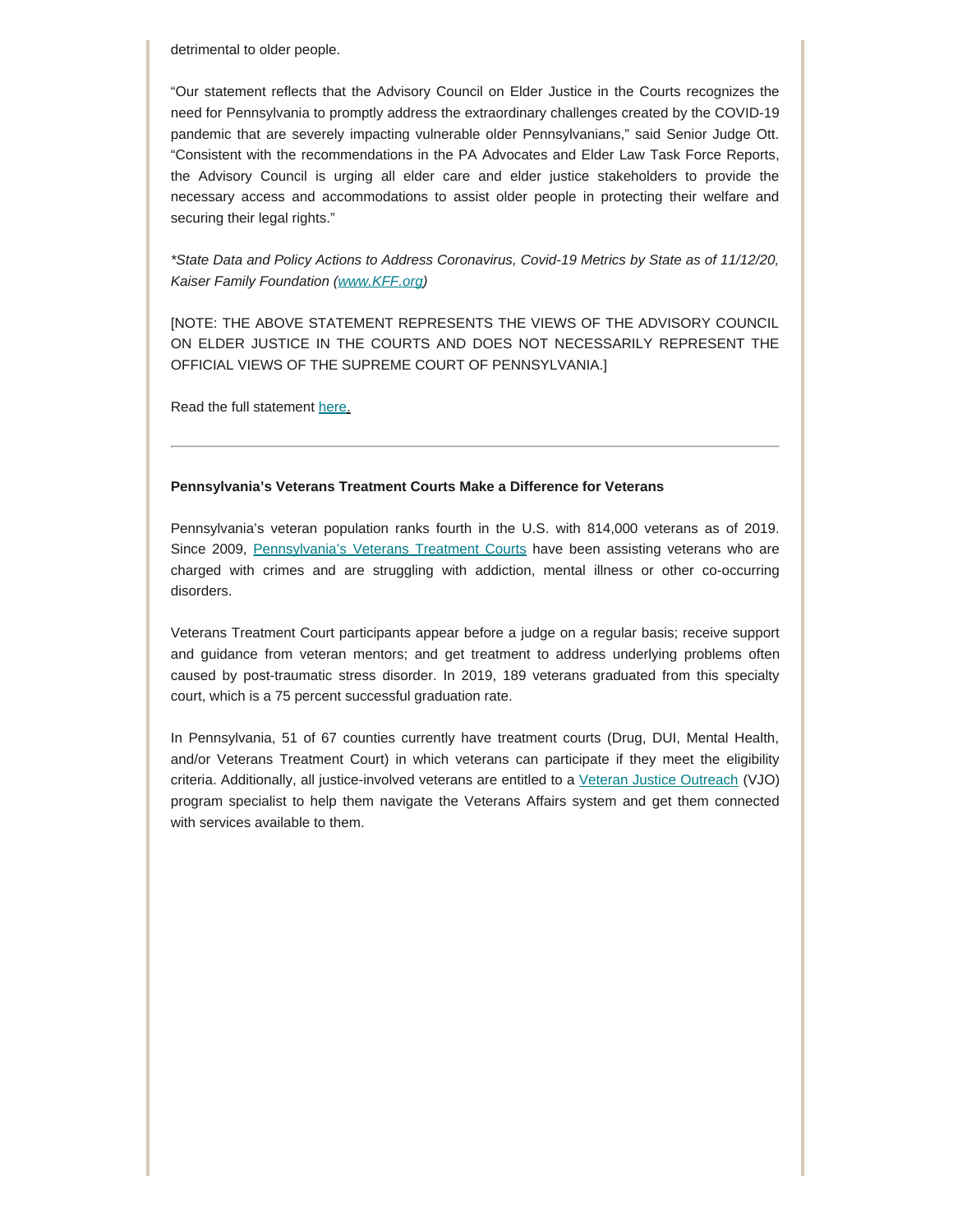